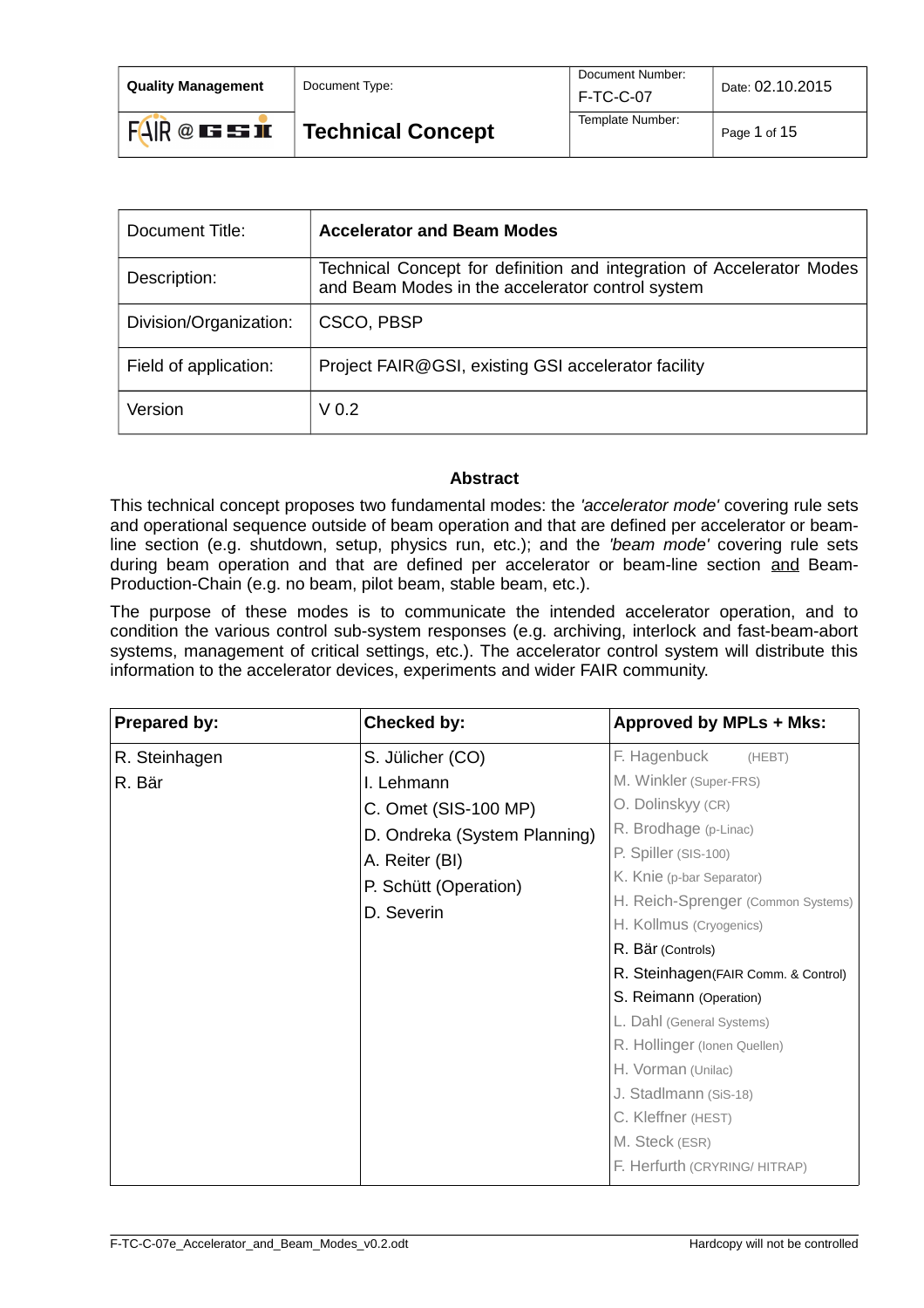| <b>Quality Management</b> | Document Type:           | Document Number:<br>F-TC-C-07 | Date: 02.10.2015 |
|---------------------------|--------------------------|-------------------------------|------------------|
| FAR @EBE                  | <b>Technical Concept</b> | Template Number:              | Page 2 of 15     |

# Template History:

| Version | Prepared by: | Checked, Date | Released, Date | Comment |
|---------|--------------|---------------|----------------|---------|
|         |              |               |                |         |
|         |              |               |                |         |

# Document History:

| Version          | Prepared by:          | Checked, Date | Released, Date | Comment                                                                                                                    |
|------------------|-----------------------|---------------|----------------|----------------------------------------------------------------------------------------------------------------------------|
| V <sub>0.1</sub> | R. Steinhagen, R. Bär |               |                | Initial version based on preparatory work and<br>discussions in the FAIR Commissioning and<br><b>Control Working Group</b> |
| V <sub>0.2</sub> |                       |               | 2014-10-16     | Some modifications and comments based on<br>feedback from early 'Checked by' distribution                                  |
|                  |                       |               |                |                                                                                                                            |
|                  |                       |               |                |                                                                                                                            |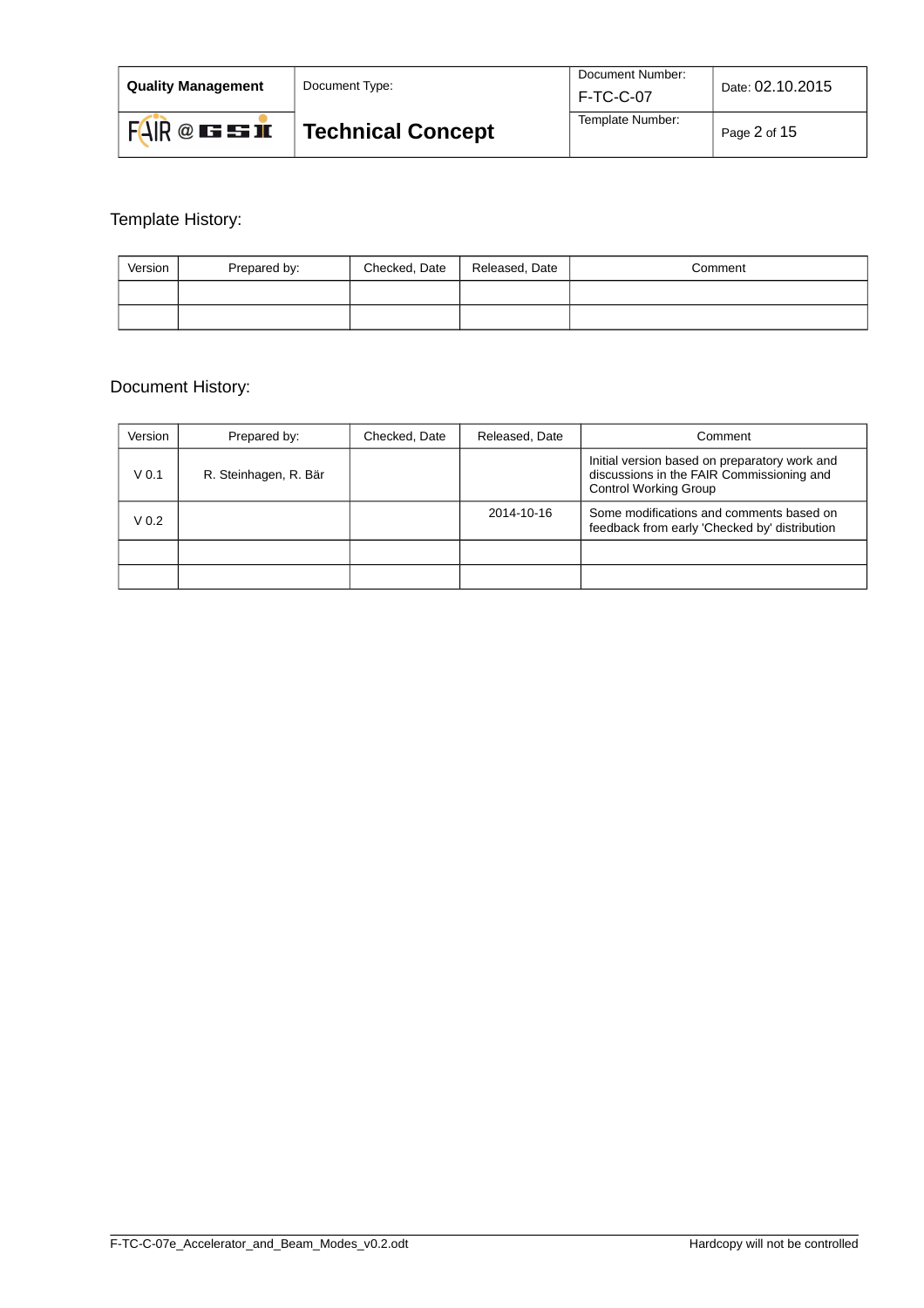**Quality Management** 

Document Type:

### **Table of Contents**

# **Table of Contents**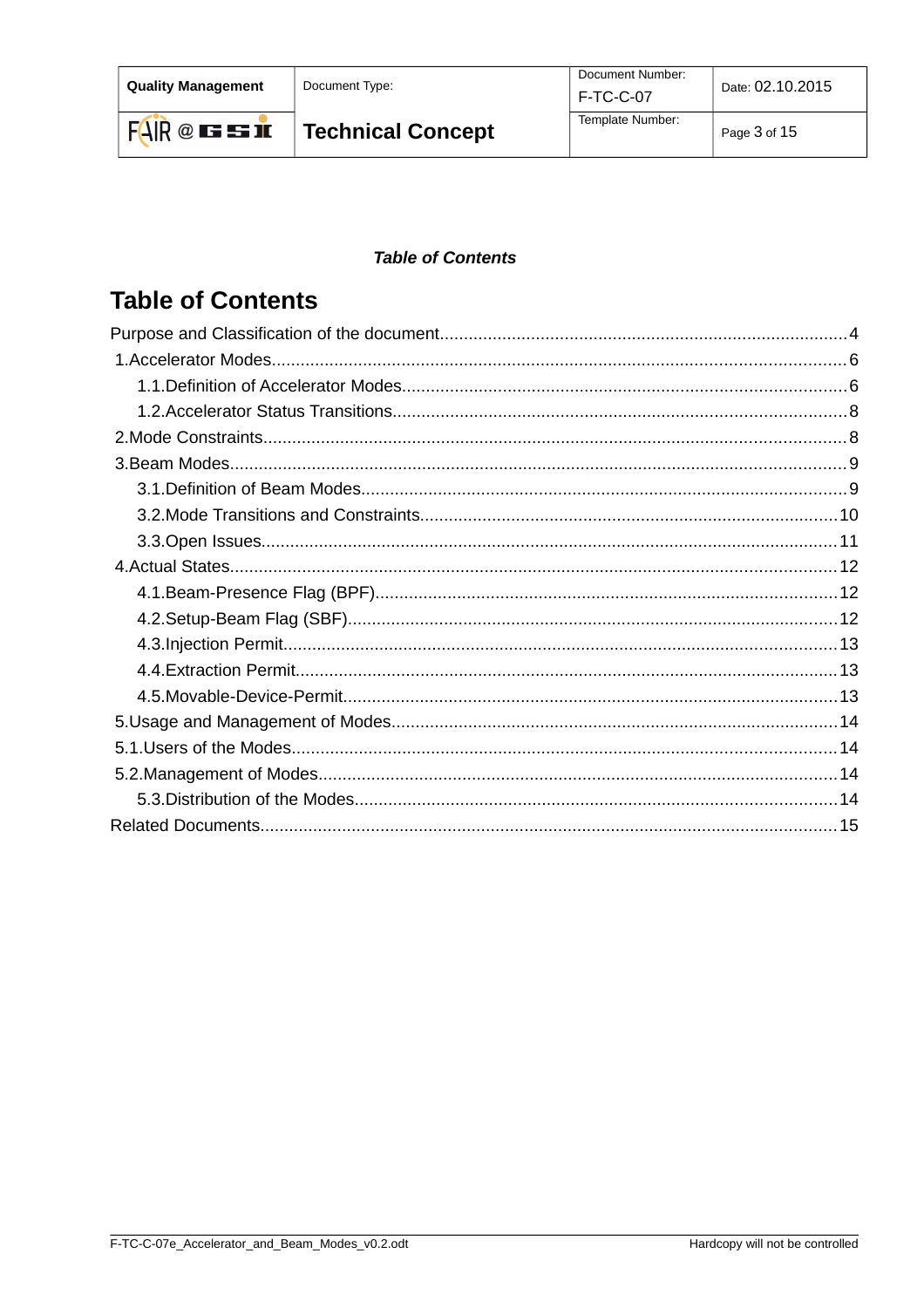**Quality Management** | Document Type:

 $FAIR@$  is so in

Document Number:

## <span id="page-3-0"></span>**Purpose and Classification of the document**

The purpose of this document is to introduce and formalise the definition of "modes" and "actual states" for the accelerator control system implementation of FAIR. The range covers all new FAIR accelerator machines as well as part of the existing GSI injector chain with the intention to implement the concept for the full GSI/FAIR complex after complete refurbishment of the control system.

The main purpose of formal accelerator and beam modes are

- to communicate the intended accelerator operation to the experiments and wider FAIR community, and
- to condition the various control sub-system responses (e.g. archiving, interlock and fast beam-abort systems, management of critical settings, etc.).

### **1. Concept of Modes and Actual State Flags**

'Modes' are deliberate user-driven states (references or 'desired target') that follow and track the normal operational sequences (e.g. 'no beam' → 'pilot beam' → 'intensity ramp-up' → 'adjust' → 'stable beams for physics'), and that provide the possibility to define associated rules depending on the specific phase of operation. The mode changes will be initially tracked by operators and subsequently by semi-automated sequencer.

Some of the application using 'modes' include, for example, limiting parameter changes while the experiments are taking data (aka. 'Stable Beams' or production runs), limiting of high-intensity beam being requested or injected into a previously untested machine without having its settings being checked with low-intensity pilot beam, or to block certain operation during unsafe mode of operation (e.g. moving beam screens during production runs or while high-intensity beam is being extracted; settings changes that could impact the efficiency or safety of machine operation).

The 'actual states' differ with respect to the 'modes' insofar that they describe the actual measured state of the accelerator or beam. The 'states' perviate the accelerator and beam mode definitions, and could be equally used for ad-hoc or post condition of the control system (e.g. beam-based interlocks). Some of the actual states that are proposed and that shall be integrated and transmitted alongside with the modes are the Beam-Presence-Flag (BPF), the Setup-Beam-Flag (SBF), and the Injection- and Extraction-Permit that are defined in more detail below. While the transmission of the modes is not time-critical, there are certain real-time requirements on the transmission of BPF, SBF and Injection/Extraction Permit since they are foreseen to be used also by the interlock and machine protection system.

The definition of 'modes' shall not be mixed with 'actual states' to prevent circular dependencies, priority or causality inversions. For example: while the 'No Beam' mode declares the intend (as an agreement) that there will be no beam in the machine, only the 'Beam Presence Flag' measures the actual state whether there is (or was) beam in the machine. A consequence and trivial example rule using this definition would be to issue an interlock if the if the 'BPF=true' while the beam mode 'No Beam' is set.

Based on discussions (…) the following two groups of modes are suggested:

- "**Accelerator Modes**", that cover rule sets and operational sequence outside of beam operation and that are defined per accelerator or transfer-line segment,
- "**Beam Modes**", that cover rule sets during beam operation and that are defined per accelerator or transfer-line segment and Beam-Production-Chain (BPC).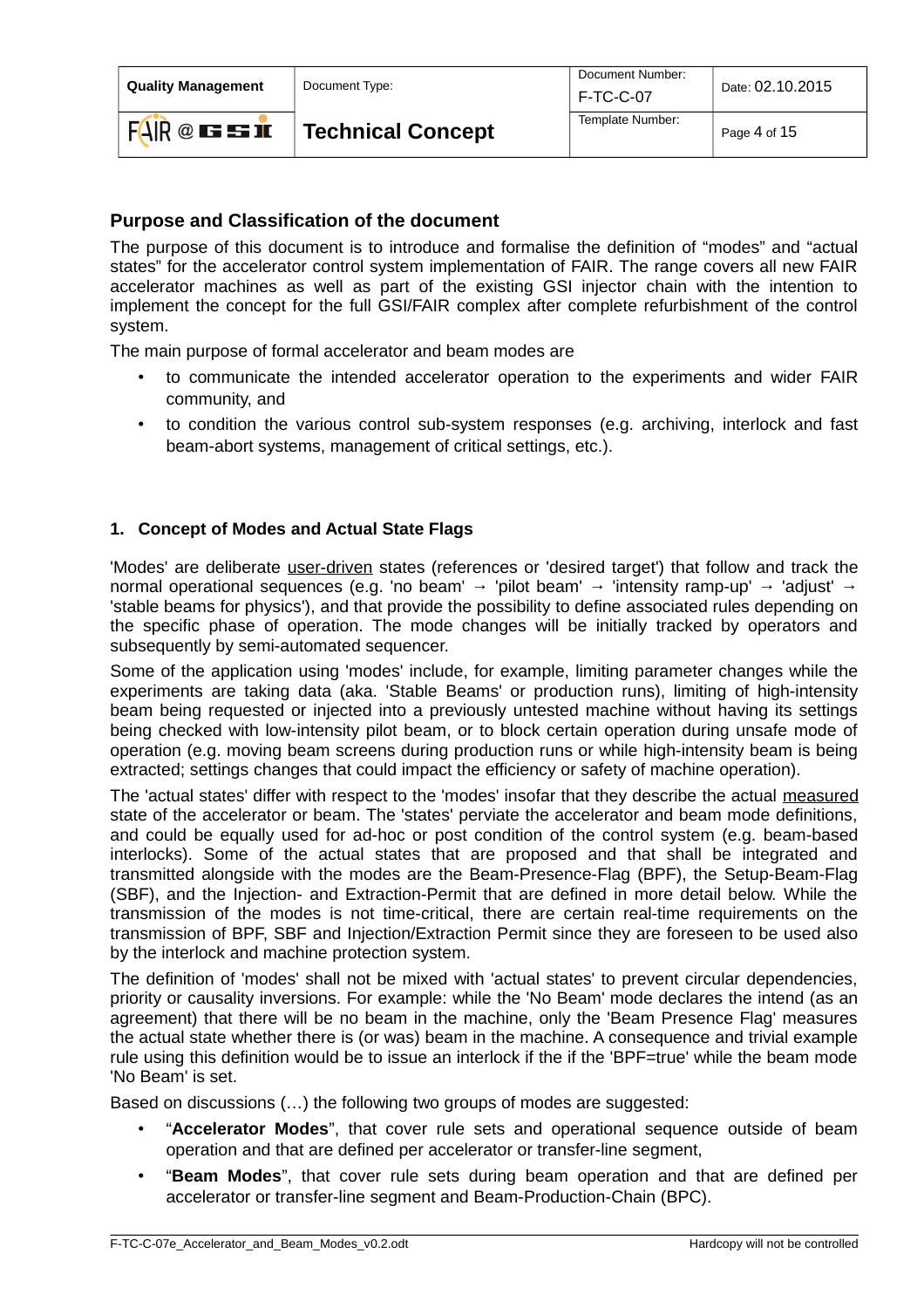| <b>Ouality Management</b> | Document Type:    | Document Number:<br>  F-TC-C-07 | Date: 02.10.2015 |
|---------------------------|-------------------|---------------------------------|------------------|
| FAR @EBE                  | Technical Concept | Template Number:                | Page 5 of 15     |

Table [1](#page-4-0) summarises the possible accelerator- and beam-mode combinations.

|                  |                          | <b>Accelerator Mode</b> |           |          |         |                  |        |                     |                       |         |                     |
|------------------|--------------------------|-------------------------|-----------|----------|---------|------------------|--------|---------------------|-----------------------|---------|---------------------|
|                  |                          |                         |           |          |         |                  |        |                     | <b>Beam Operation</b> |         |                     |
|                  |                          | Shut-down               | Cool-down | Bake-Out | Warm-Up | Machine-Checkout | Access | <b>Machine Test</b> | <b>Beam Setup</b>     | Physics | Machine Development |
|                  | <b>No Beam</b>           | X                       | X         | X        | X       | X                | X      | X                   | X                     | x       | X                   |
|                  | <b>Pilot Beam</b>        |                         |           |          |         |                  |        |                     | x                     | x       | X                   |
|                  | <b>Intensity Ramp-Up</b> |                         |           |          |         |                  |        |                     | X                     | X       | X                   |
| <b>Beam Mode</b> | <b>Adjust</b>            |                         |           |          |         |                  |        |                     | X                     | X       | X                   |
|                  | <b>Stable Beams</b>      |                         |           |          |         |                  |        |                     |                       | X       |                     |
|                  | <b>Post-Mortem</b>       |                         |           |          |         |                  |        |                     | X                     | x       | X                   |
|                  | <b>Recovery</b>          |                         |           |          |         |                  |        |                     | X                     | X       | X                   |

<span id="page-4-0"></span>**Table 1: Accelerator vs. Beam Mode Matrix**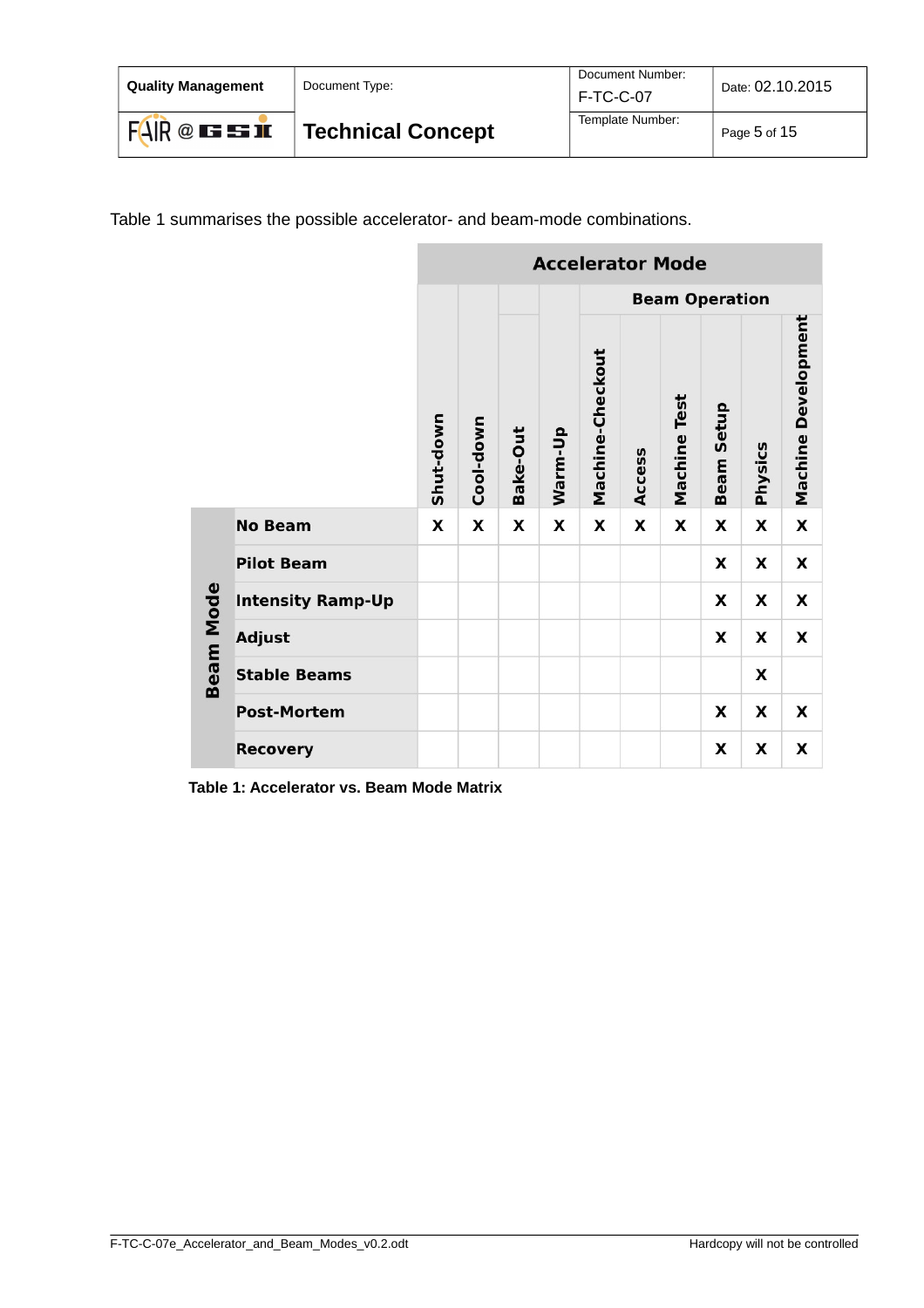| <b>Ouality Management</b> | Document Type:           | Document Number:<br>F-TC-C-07 | Date: 02.10.2015 |
|---------------------------|--------------------------|-------------------------------|------------------|
| $FAIR@$ is so in          | <b>Technical Concept</b> | Template Number:              | Page 6 of 15     |

### <span id="page-5-1"></span> **1. Accelerator Modes**

The modes to be used as 'Accelerator Modes' follow the existing annual life-cycle of the accelerator facility and are formalised as:

Modes without beam

- SHUT-DOWN
- COOLDOWN
- BAKE-OUT
- WARM-UP
- MACHINE-CHECKOUT
- MACHINE-TEST
- ACCESS

Modes with beam

- BEAM-SETUP (or MACHINE-SETUP).
- PHYSICS-RUN
- MACHINE-DEVELOPMENT

Accelerator Modes are independent for every machine or transfer-line segment. The transfer-line segments as specified in the HEBT layout may be grouped into larger functional blocks if practical.

The valid set of Accelerator Modes depend on the nature of the respective machine or beam-line section (e.g. COOLDOWN or WARM-UP only for cryogenic machines).

It shall be noted that, besides formalising their names, these modes are not a new concept but already being practised during normal operation at GSI and accounted for in the annual beam schedules (aka. "Strahlzeitplan") and electronic log-books. What is new is that the new control system for FAIR will be made aware of these modes which in turn opens the possibility to derive automated rules, automated statistics and other features from these modes.

### <span id="page-5-0"></span> **1.1. Definition of Accelerator Modes**

The Accelerator Modes are defined as follows:

#### A.1) SHUT-DOWN

Used when the machine is in a mode of long-term maintenance or repairs, and could imply (as an example rule) the possibility of open or controlled access, and the machine being not powered.

Further discussions are needed whether this mode needs to distinguish a 'warm' and 'cold' shut-down (e.g. SIS100 being kept at 4 K).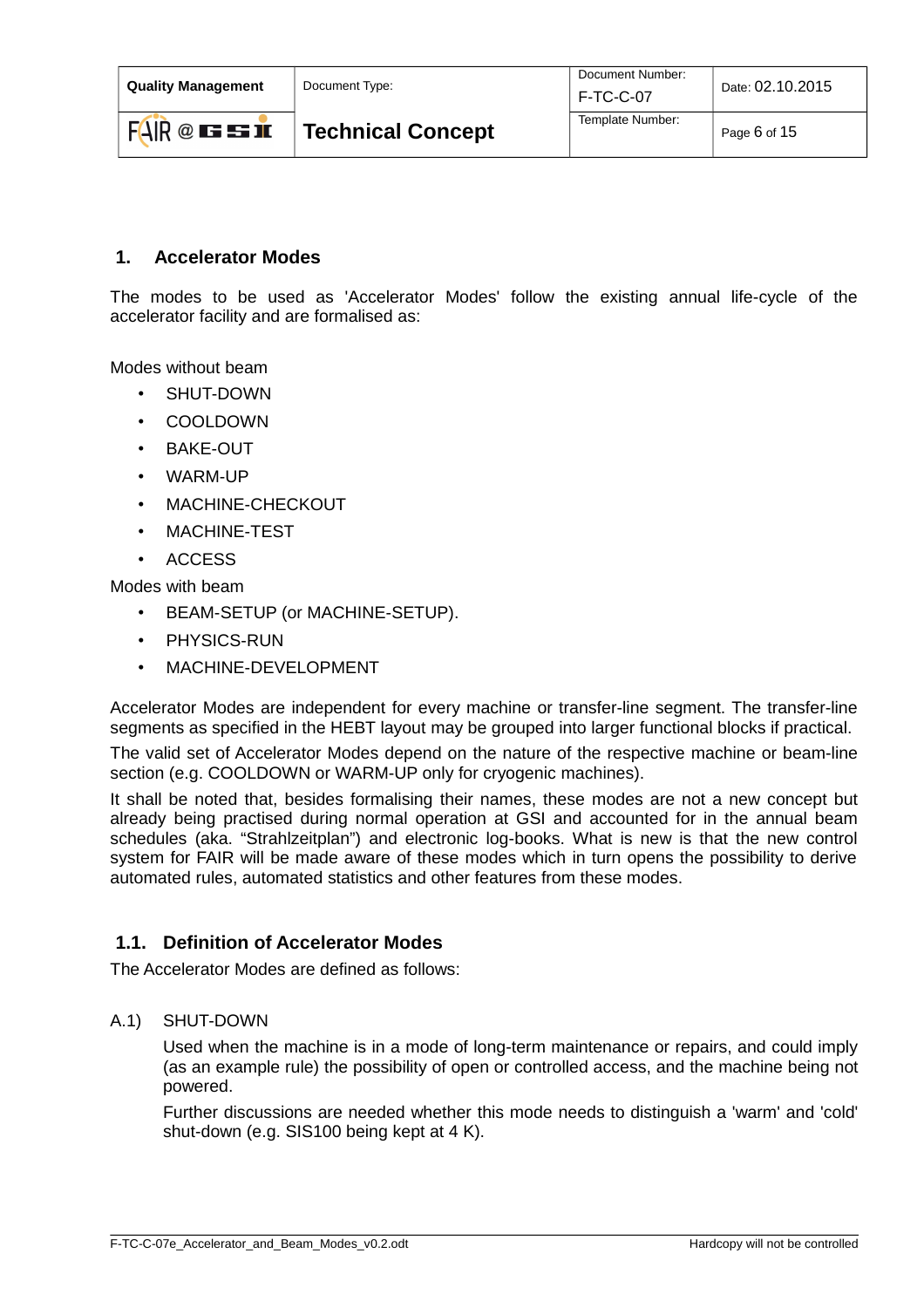| <b>Ouality Management</b> | Document Type:           | Document Number:<br><b>F-TC-C-07</b> | Date: 02.10.2015 |  |
|---------------------------|--------------------------|--------------------------------------|------------------|--|
| FAR @EBI                  | <b>Technical Concept</b> | Template Number:                     | Page 7 of 15     |  |

### A.2) COOL-DOWN

Required for superconducting machines (in particular for SIS100 and Super-FRS) during the period when the machines are being cooled down from ambient temperature by the cryo-system (lasting typically 2-3 weeks), and could, for example, imply limited or no access (if safety necessitates it).

#### A.3) BAKE-OUT

Similar to COOLDOWN for the other normal conducting accelerators and transfer-lines but covering the vacuum bake-out period (also about 2 weeks).

#### A.4) WARM-UP

Required in particular superconducting machines (e.g. SIS100, Super-FRS) during the period when the machines are being warmed up, and could, for example, imply limited or no access (if safety necessitates it).

#### A.5) RECOVERY

Used after, for example, a major quench or partial vacuum loss outside of normal beam operation and lasting typically few hours to days. This mode would include pre-cycling of magnets to stabilise their hysteresis and revalidation of the proper function of power converter, quench protection systems, etc.

#### A.6) MACHINE-CHECKOUT

Covers operational tests and dry-runs without beam in view of beam operation (e.g. power converter calibration, magnet patrol, etc.). This mode is typically used only once per year, only after a long shut-down, and typically a few weeks before regular re-commissioning and operation with beam starts. This would also mark the end of regular shut-down operation and start of operation with beam.

#### A.7) MACHINE-TEST

Is a priori is similar but for accounting purposes distinguished from MACHINE-CHECKOUT. The mode is intended to be used to cover similar activities during beam operation or shutdown. The expectation is that the machine is closed and all system in a ready-for-beam state to permit short-lasting dry-runs to test new control schemes, new front-ends, RF conditioning, tests that can be done without beam (e.g. when ion sources are being exchanged or the linac is unavailable) and for OP training purposes. This mode is needed from an operational point of view but is used if the time allocated should neither be accounted as 'Physics' nor 'Machine-Development' during the annual statistics.

#### A.8) ACCESS

Intended to be used whenever a controlled machine access is given during beam operation for specific interventions (repair, change of experimental setup). The main purpose of this mode is to keep track of beam (un-)availability during beam operation (annual accounting) and to stop the concerned part of the machine in a controlled way (ie. controlled softpowering-down of magnets, rather than using interlocks that abruptly stop the power supplies and leave them in a fault state after an access).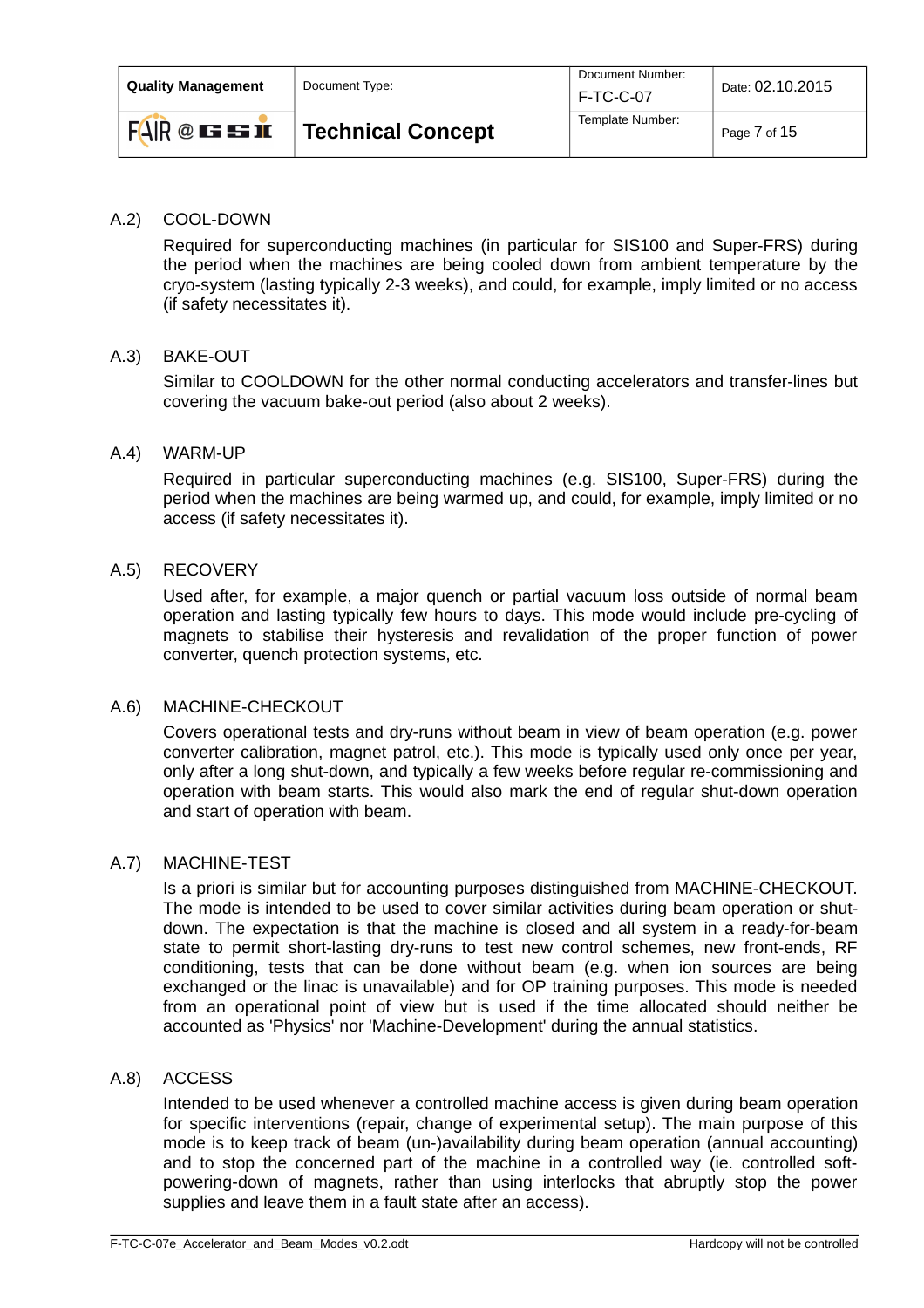| <b>Ouality Management</b> | Document Type:           | Document Number:<br><b>F-TC-C-07</b> | Date: 02.10.2015 |
|---------------------------|--------------------------|--------------------------------------|------------------|
| FAR @EBE                  | <b>Technical Concept</b> | Template Number:                     | Page 8 of 15     |

The following set of accelerator modes describe operation with beam but are proposed to be further divided to distinguish between the main aim or user of accelerator operation and to provide a more fine-grained accounting of beam times spent.

### A.9) BEAM-SETUP (or MACHINE-SETUP)

Used during the initial and subsequent re-commissioning after long shut-down and could include OP training with beam.

#### A.10) PHYSICS-RUN

State when the primary intended purpose of the machine is to deliver beam for atomic, antimatter, nuclear and bio-medical applications. Decisions that would affect the beam availability (e.g. inserting of screens for parallel users) would be driven by the primary experiments with this mode.

### A.11) MACHINE-DEVELOPMENT

Used when the primary intended purpose of the machine is to perform beam physics or accelerator physics studies. During this mode the prerogative of, for example, inserting screens into transfer-lines would be at the discretion of the accelerator physics groups.

### <span id="page-7-1"></span> **1.2. Accelerator Status Transitions**

The 'Accelerator Mode' for a respective machine or beam-line segment will be explicitly set or changed by an authorized operator.

### <span id="page-7-0"></span> **2. Mode Constraints**

[…]

Respect modes in accelerator chain: e.g. cannot have down-stream machine in 'production beams' while up-stream machine is e.g. in 'ACCESS', 'PILOT BEAMS', etc.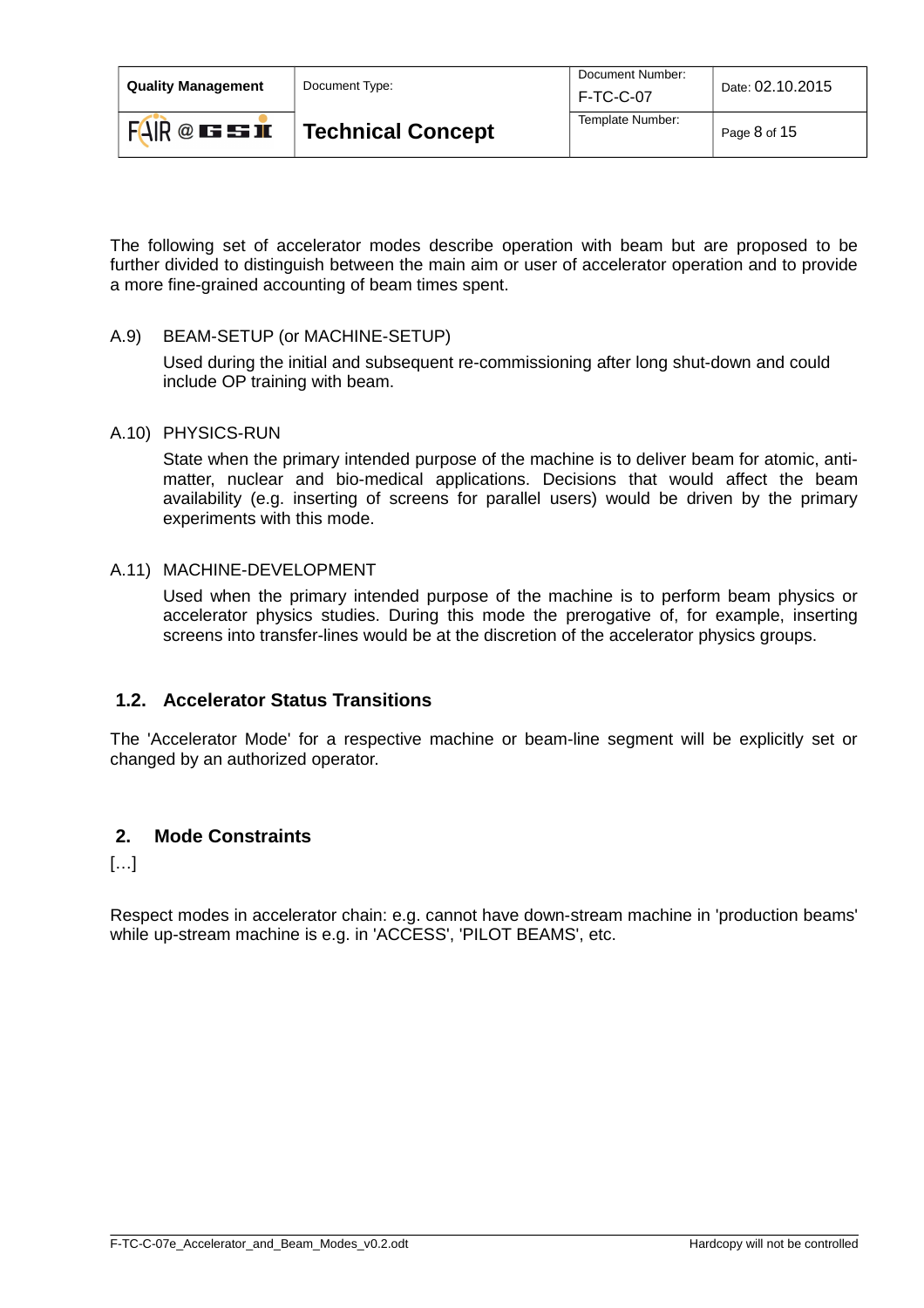| <b>Ouality Management</b> | Document Type:           | Document Number:<br><b>F-TC-C-07</b> | Date: 02.10.2015 |
|---------------------------|--------------------------|--------------------------------------|------------------|
| $FAR @ \nightharpoonup F$ | <b>Technical Concept</b> | Template Number:                     | Page 9 of 15     |

### <span id="page-8-1"></span> **3. Beam Modes**

The 'Beam Modes' follow the life-cycle (e.g. 'no beam'  $\rightarrow$  'pilot beam'  $\rightarrow$  'intensity ramp-up'  $\rightarrow$ 'adjust' → 'stable beams for physics') of the so called 'Beam-Production-Chain' (BPC). The BPC is an organisational control system structure to manage parallel operation and beam transfer through the FAIR accelerator facility. It describes a 'beam' through the facility including the sequence and parameters of beam lines and accelerators, starting from the ion-source up to an experimental cave (e.g. APPA, CBM, Super-FRS, …).

The BPC structure includes the definition of target beam parameters (set values) like, for example, isotope type, energy per nucleon, charge per nucleon, peak intensity, etc. Several BPC are grouped to a pre-defined 'Beam Pattern' that is typically executed periodically. While being predefined, these patterns can, however, be changed within minutes.

The 'Beam Modes' are specific for a given BPC but also transfer-line segment (or group of the latter). This implies that e.g. different accelerator can have different beam modes (e.g. the beam mode for the BPC delivering beam to CBM being 'Pilot Beam' in SIS18 and 'No Beam' in SIS100).

The first beam modes follow the natural sequence of how new beams are typically being set-up in an accelerator. In that respect (similar to the Accelerator Modes) these are not new but formalise the existing operation concept, integrate and would make the control system aware of them.

The modes to be used as 'Beam Modes' are defined per accelerator / transfer-line segment and beam production chain.

Beam modes are different for beam production chains, e.g. SIS100 could be in 'PRODUCTION' for U28+ but in SETUP for Au79+ beam production chains

They are formalized as follows:

- NO BEAM
- PILOT BEAM
- INTENSITY RAMP-UP
- ADJUST
- STABLE BEAMS
- POST-MORTEM or BEAM-DUMP
- RECOVERY

### <span id="page-8-0"></span> **3.1. Definition of Beam Modes**

The Beam Modes are defined as follows:

B.1) NO BEAM

Used by the control system to suppress by design beam requests or injections into a given ring or transfer-line.

#### B.2) PILOT BEAM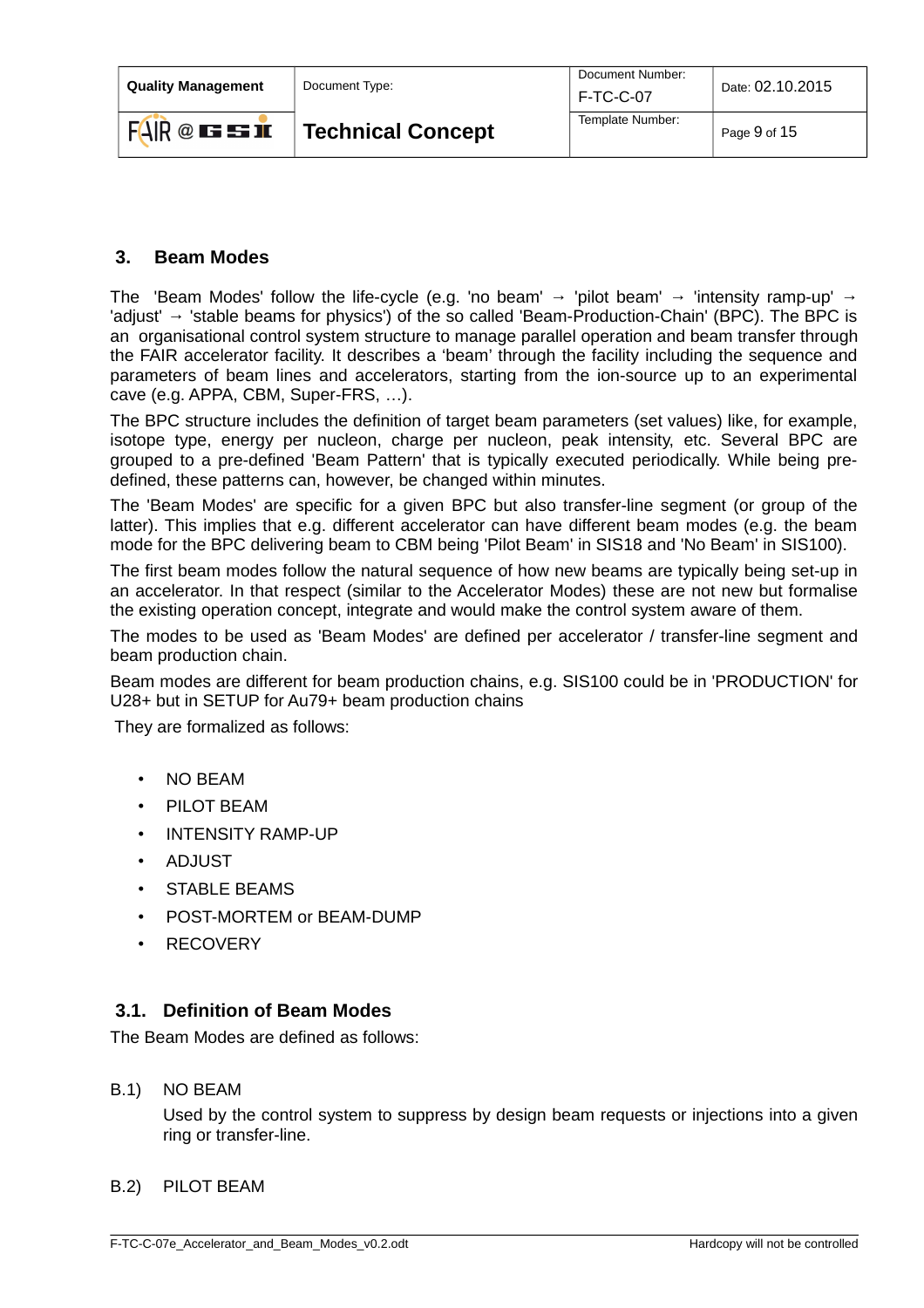| <b>Ouality Management</b> | Document Type:           | Document Number:<br>F-TC-C-07 | Date: 02.10.2015 |
|---------------------------|--------------------------|-------------------------------|------------------|
| FAR @EBE                  | <b>Technical Concept</b> | Template Number:              | Page 10 of 15    |

Used while establishing the main machine functions and parameters such as injection steering, RF capture, ramp, orbit, tune and chromaticity, simple optics checks, proper slow or fast extraction. This mode implies that these operations are done typically with low setupbeam intensities, and that optics parameters can be changed without limits on their value or range.

#### B.3) INTENSITY RAMP-UP

Used while ramping-up beam intensities and after the basic accelerator functions have been established. This mode is used to perform minor adjustments related to increasing the beam intensities and to validate related machine protection functionalities. It would be also linked to more strict limits on optics and parameter changes. This mode is necessary for a safe and reliable operation with high-intensities but could be skipped if operation with low beam intensities is targeted.

#### B.4) ADJUST

While the main focus of the 'Pilot Beam' and 'Intensity Ramp-up' mode focus on the beam setup from an accelerator point of view, this mode focuses and is used to perform minor parameter changes or re-tuning in view of achieving the physics experiment's parameters.

#### B.5) STABLE BEAMS

Used to indicate that the main intend is to deliver stable beam to the given experiment. Very limited machine tuning and (if at all) parameter changes would be allowed during this mode in order to avoid transients or spikes that would hamper the experiment's data taking. Leaving this mode may require a hand-shake or release by the experiments to provide them the possibility to return their detectors into a safe state.

#### B.6) POST-MORTEM

Used in response to a quench, machine-protection action, partial vacuum loss (e.g. dynamic vacuum loss) or another major beam loss that needs to be analysed before normal beam operation can be continued.

#### B.7) RECOVERY

Used to indicate the time period required for recovering from a severe post-mortem (e.g. quench of a single or string of magnets) and covers the period to validate powering, cycling of the magnets, and other essential systems.

### <span id="page-9-0"></span> **3.2. Mode Transitions and Constraints**

The proposed state diagram is illustrated in Figure [1:](#page-10-1)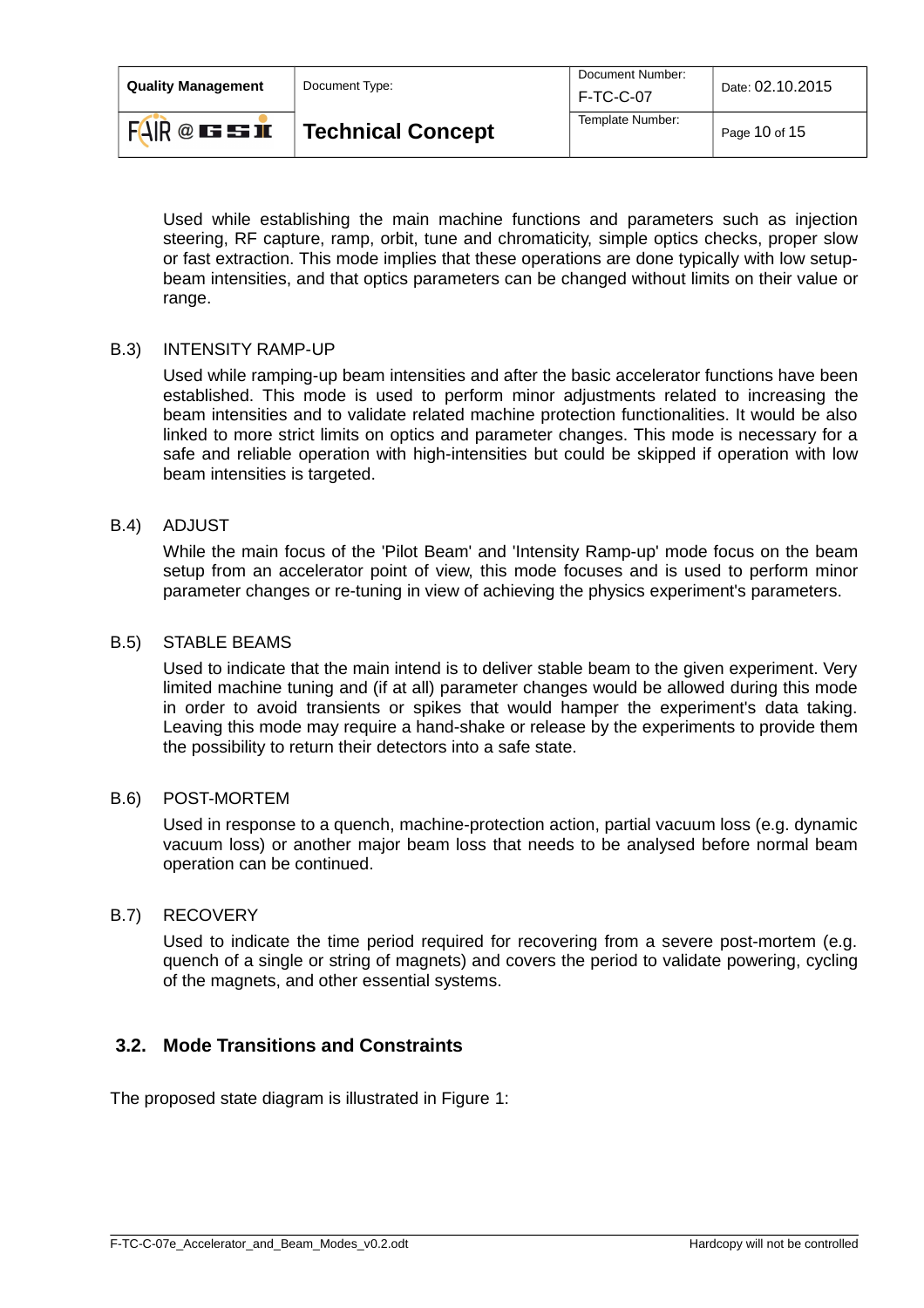



#### <span id="page-10-1"></span>**Illustration 1: FAIR Beam Modes – State Diagram**

The mode changes will be initially tracked by operators and subsequently by semi-automated sequencer.

#### **3.3. Open Issues**

- <span id="page-10-0"></span>• Further accelerator modes such as 'INJECTION','ACCUMULATION', 'RAMP' and 'FLAT-TOP' may be considered in particular for slow-cycling storage rings (ie. ESR and HESR). Their necessity needs to be clarified.
- Need to check for accelerator modes that are global (e.g. access, recover, cool-down, etc.)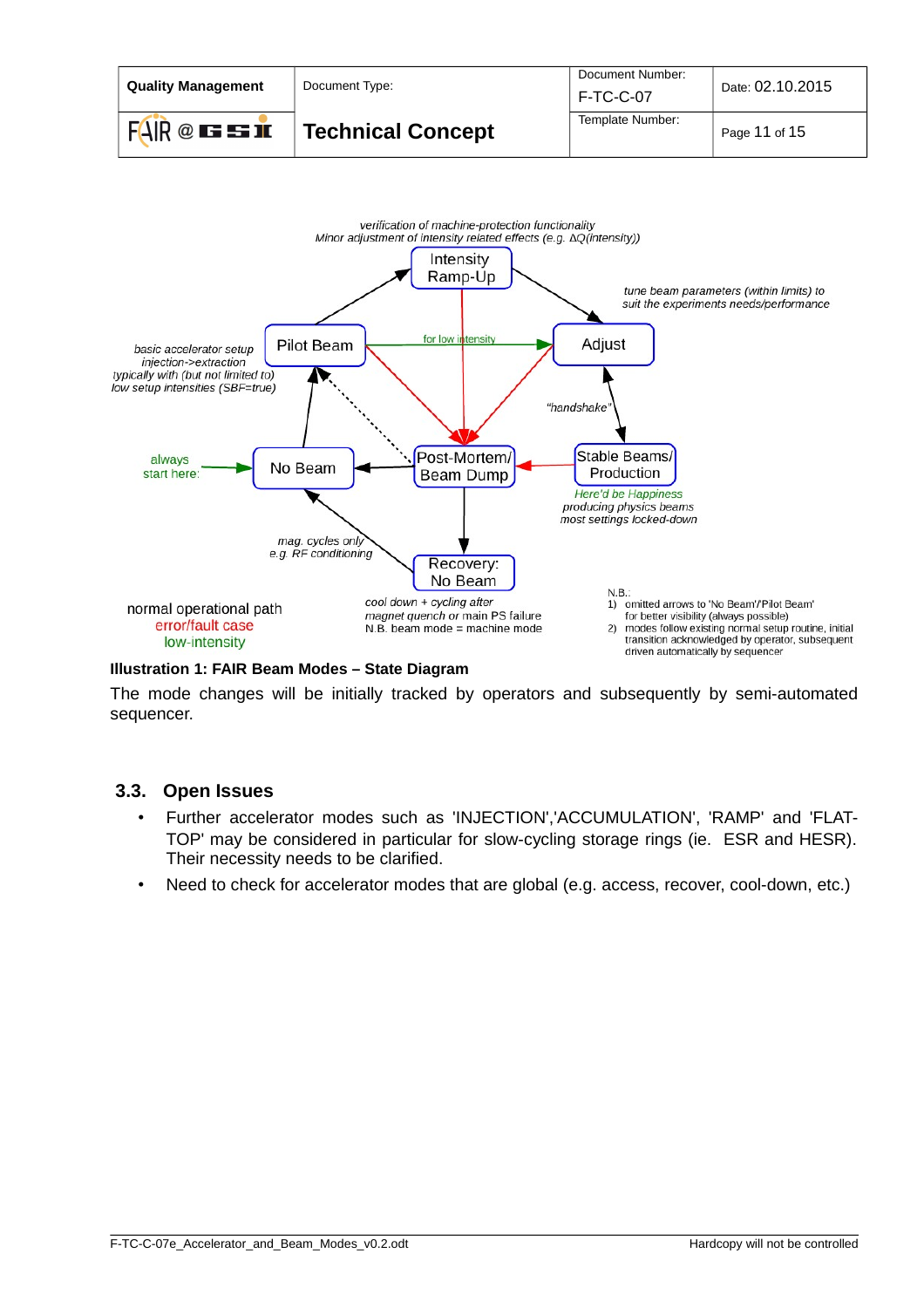| <b>Ouality Management</b> | Document Type:           | Document Number:<br>F-TC-C-07 | Date: 02.10.2015 |
|---------------------------|--------------------------|-------------------------------|------------------|
| $FAIR@$ is so in          | <b>Technical Concept</b> | Template Number:              | Page 12 of 15    |

# <span id="page-11-2"></span> **4. Actual States**

The following flags and permits are proposed.

### <span id="page-11-1"></span> **4.1. Beam-Presence Flag (BPF)**

The 'Beam-Presence-Flag' shall indicate that a given BPC and associated settings have been validated and are compatible with pilot- or physics-beam. The main purpose of this flag is to prevent high-intensity injections into a machine with new or untested magnetic settings or modified machine conditions that might be potentially incompatible with machine-protection or activation minimisation of the machine.

The flag would needs to be defined per accelerator or transfer-line segment (where necessary). The flag is being set whenever the basic accelerator function has been confirmed with beam (e.g. acceptable performance of: injection, RF capture, acceleration/ramp, transmission, orbit, Q/Q', loss patterns, …).

The initial checks and references would be taken by an operator or experienced machine expert. Subsequent cycles would be re-validated and checked against these references. The BPF shall expire if untested for a prolonged period or if settings have substantially changed, and could force, for example, re-checking the cycle settings with pilot beam before continuing with high-intensity beams.

# <span id="page-11-0"></span> **4.2. Setup-Beam Flag (SBF)**

The 'Setup-Beam-Flag' shall indicate beams (with typically low-intensities) used specifically during the initial setup of the BPC. The definition derives from the experience and existing usage at LHC: too strict interlocks and rules that are required to ensure a safe and reliable high-intensity operation may at the same unnecessarily impact machine availability during beam setup with low-intensities.

The SBF facilitates the flexibility of masking some of these interlocks during low-intensity operation, while ensuring that these interlocks are taken automatically into account when operating with unsafe high-intensity beam.

The SBF is defined per accelerator and beam-line segment. It needs to be evaluated whether the SBF needs to be further multiplexed for each given BPCs (N.B. FAIR may possibly need different SBF thresholds depending on the particle species and experiment that needs to be protected).

The flag needs to be derived automatically from the beam current transformer (simple threshold). Most of the SBF-maskable interlock candidates are related to more complex or beaminstrumentation-derived interlocks such as beam transmission, beam loss monitoring, beam screens and multi-wire grids.

Some use-case and proposed rule examples to illustrate the SBF:

a) While 20% beam transmissions may be temporarily acceptable during setup or low-intensity operation (ie. transmission interlock being masked), the associated interlock should not be kept permanently disabled or forgotten once moving to high-intensity operation.

b) In order to self-protect sensitive beam screens, wire-grids and other similar devices, these devices would by-default create an extraction (or injection) interlock (↔fail-safe logic) whenever they are inserted into the beam line or ring. However, these interlock could be masked if the 'SBF==true' and possible other additional beam mode requirements are fulfilled (e.g. not in 'STABLE BEAMS' or 'INTENSITY RAMP-UP', etc.).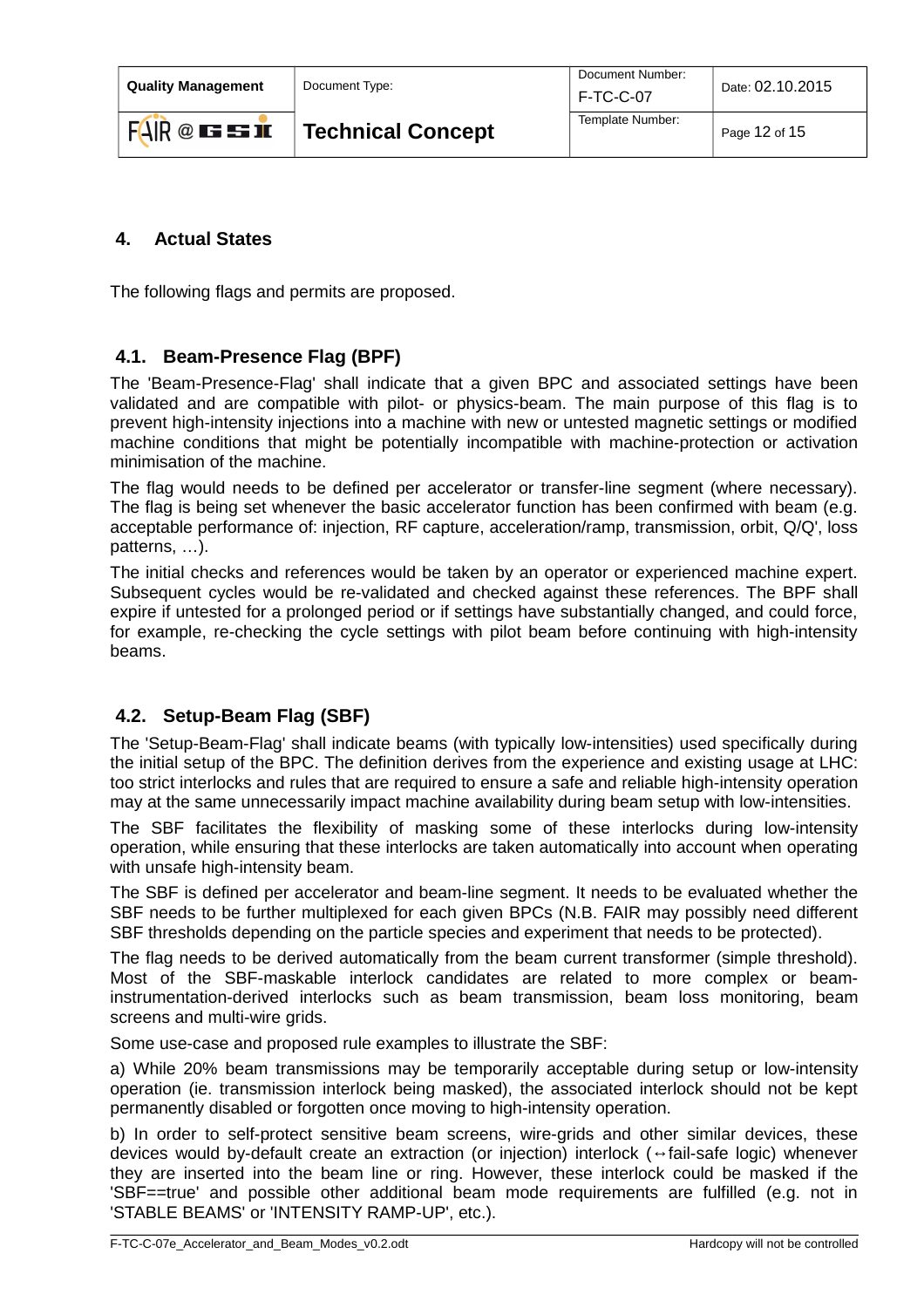| <b>Ouality Management</b> | Document Type:           | Document Number:<br><b>F-TC-C-07</b> | Date: 02.10.2015  |
|---------------------------|--------------------------|--------------------------------------|-------------------|
| FAR @EBE                  | <b>Technical Concept</b> | Template Number:                     | Page $13$ of $15$ |

### <span id="page-12-2"></span> **4.3. Injection Permit**

The 'Injection Permit' is defined per accelerator and shall be used inhibit particle beam injections in case the given accelerator is not ready or being set-up to receive beam from the pre-injectors. The signal is derived from combined state of the accelerator hardware (e.g. power converter, vacuum system, front-ends, critical beam instrumentation, …) and software systems that are required for injection, acceleration and extraction of the given beam. The injection suppression is performed via the timing and/or injection kicker systems.

It is planned to provide the required surveillance through a combination of programmable hardware- and software-based interlock systems [reference to the FAIR Software Interlock & Fast-Beam-Abort-System].

### <span id="page-12-1"></span> **4.4. Extraction Permit**

The 'Extraction Permit' is a complementary signal to the 'Injection Permit' and shall be used to suppress particle beam extractions in case the subsequent beam-line, accelerator or experiment is not ready to receive beam (e.g. hardware fault, system being reconfigured, ...). In case the permit is absent, the beam shall either be dumped inside the accelerator (e.g. programmed dump) at the end of the cycle, or – if time permits – suppressed in the pre-accelerator before it is being injected.

Similar to the 'Injection Permit', the combinatory logic which beam-line segments, accelerators and experiments are taken into account need to be kept programmable.

### <span id="page-12-0"></span> **4.5. Movable-Device-Permit**

The 'Movable-Device-Permit' shall indicate whether movable devices (e.g. such as vacuum valves, wire grids, beam screen, etc.) are allowed to be moved into the beam. This flag is derived from the logical combination of all 'beam modes' for a given accelerator or transfer-line segment: the flag shall be 'TRUE' if all beam modes for a given ring or transfer-line are in 'NO-BEAM', 'PILOT', 'POST-MORTEM' or 'RECOVERY', and 'FALSE' otherwise.

Some use-case and proposed rule examples to illustrate the MDP:

If a device needs to be inserted while the BPC's 'beam mode' of an experiment is in 'STABLE BEAMS', the experiment would first need to drop back to 'PILOT' or 'NO-BEAM' before the device is allowed to move in. The required mode change is at the discretion of the primary experiment (for the 'PHYSICS' accelerator mode) or operator (for the 'MACHINE DEVELOPMENT' accelerator mode).

On the other hand, it must not be possible to switch the BPC back to 'STABLE BEAMS' while any movable device is in the beam path.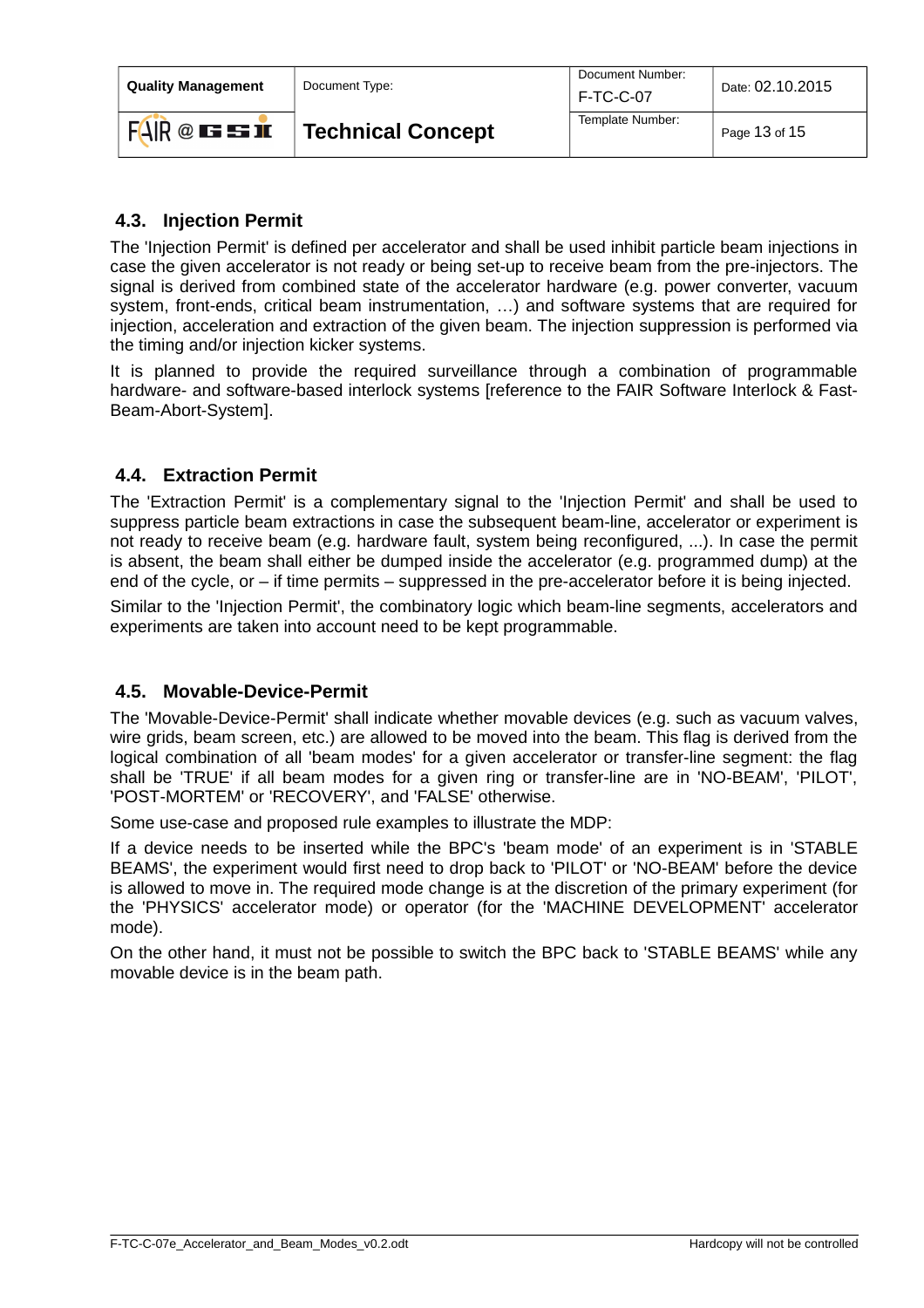**Quality Management** | Document Type:

### <span id="page-13-3"></span> **5. Usage and Management of Modes**

### <span id="page-13-2"></span> **5.1. Users of the Modes**

Being fundamental for accelerator operation and control, the modes are used to communicate the users the overall state of machine operations. The modes are distributed for information, and for conditioning sub-system response.

The users of Accelerator and Beam Modes will include:

- Role Based Access (RBAC) for system security and software application control rights, etc.
- Accelerator control software for conditioning sub-system response (such as data acquisition) and publishing
- Operational log book (oLog)
- Software Interlock System
- **…**

### <span id="page-13-1"></span> **5.2. Management of Modes**

All accelerator and beam modes of the full facility will be stored and managed in the LSA database in an appropriate table.

It is envisaged that a finite state machine will be responsible for maintaining the modes and for ensuring legal transitions between states and for initiating the distribution of any mode changes to the systems concerned.

All mode-changes are time-stamped and further logged in the diagnostic logging database (DIALOG).

### <span id="page-13-0"></span> **5.3. Distribution of the Modes**

The modes will be made available by a number of channels. These will include

- high level publishing mechanism from LSA for clients
- via the timing system (tbd)
- $\bullet$  ....